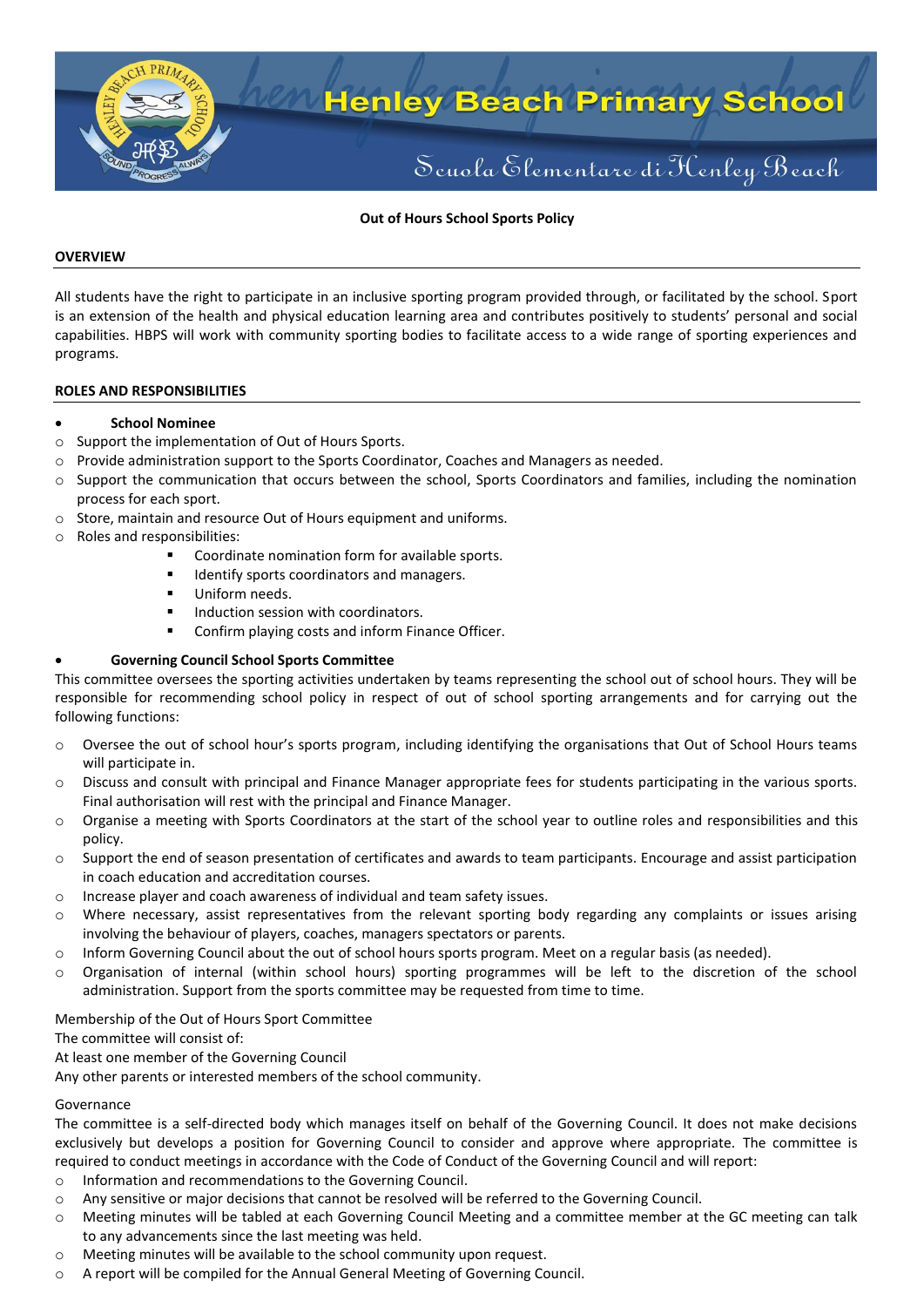# **Out of Hours Sports Coordinator (identified for each sport).**

- o Support with the distribution of information in relation to out of hours sports.
- o Make team selections based on student registrations
- $\circ$  Determining the number of nominated teams, including the organisation of team registration fees.
- o Allocation of coaches and team managers.
- o Ensuring that all coaches, team managers and parent/carer helpers provide evidence of WWCC Child Related Employment Screening and Responding to Abuse and Neglect (RAN) Training for Volunteers and DfE induction.
- $\circ$  Establish an information folder for each team to assist coaches and team managers
- $\circ$  Maintain communication with coaches/ team managers, parents and individual players, for example relating to Sporting Association expectations, COVID-19 protocols and other safety and risk management aspects.
- $\circ$  Organise training times in negotiation with coaches/team managers, subject to availability of facilities.
- o Allocation of all equipment, including First Aid and uniforms, to coaches and team managers in consultation with the School Nominee (at least 2 weeks before the season commences).
- o Coordinate a meeting with coaches and team managers prior to each season to outline the After School Sports Expectations and Agreement.
- o Liaise with Finance Officer to determine individual sport fees and equipment needs. Invoices are to be sent out as soon as possible; each sports coordinator to provide a list of player names to the Finance Officer for invoice distribution.
- o Where required, undertake relevant risk assessments of equipment, facilities and external venues.
- $\circ$  Assist with end of season presentations; for students and thank-you to volunteers.

# **Team Coaches (for individual sports)**

Where possible coaches will have knowledge, skills and/or experience in the respective sport.

- o Complete the following: WWCC Child Related Employment Screening, Responding to Abuse and Neglect (RAN) Training for Volunteers and DfE induction.
- $\circ$  Coaches will be encouraged to undertake additional training offered by the relevant sport association (if available).
- o Coaches should liaise with the Team Manager and After School Sports Coordinator. If there is no formal team manager, the coach should assume the role of Team Manager and delegate jobs to parents as needed.
- o Coordinate training sessions depending on their availability.

# **Team Managers (for individual sports)**

- o Liaise with the Team Coach and Sports Coordinator.
- o Complete the following: WWCC Child Related Employment Screening, Responding to Abuse and Neglect (RAN) Training for Volunteers and DfE induction.
- o Ensure first aid kit, medical and emergency contact details are available at all practices and games. Organise rosters as required - ie scoring duties.
- o Report any problems to the Sports Coordinator who in turn will discuss any issues with school leadership.
- o Ensure all COVID safe requirements for training and games are in place.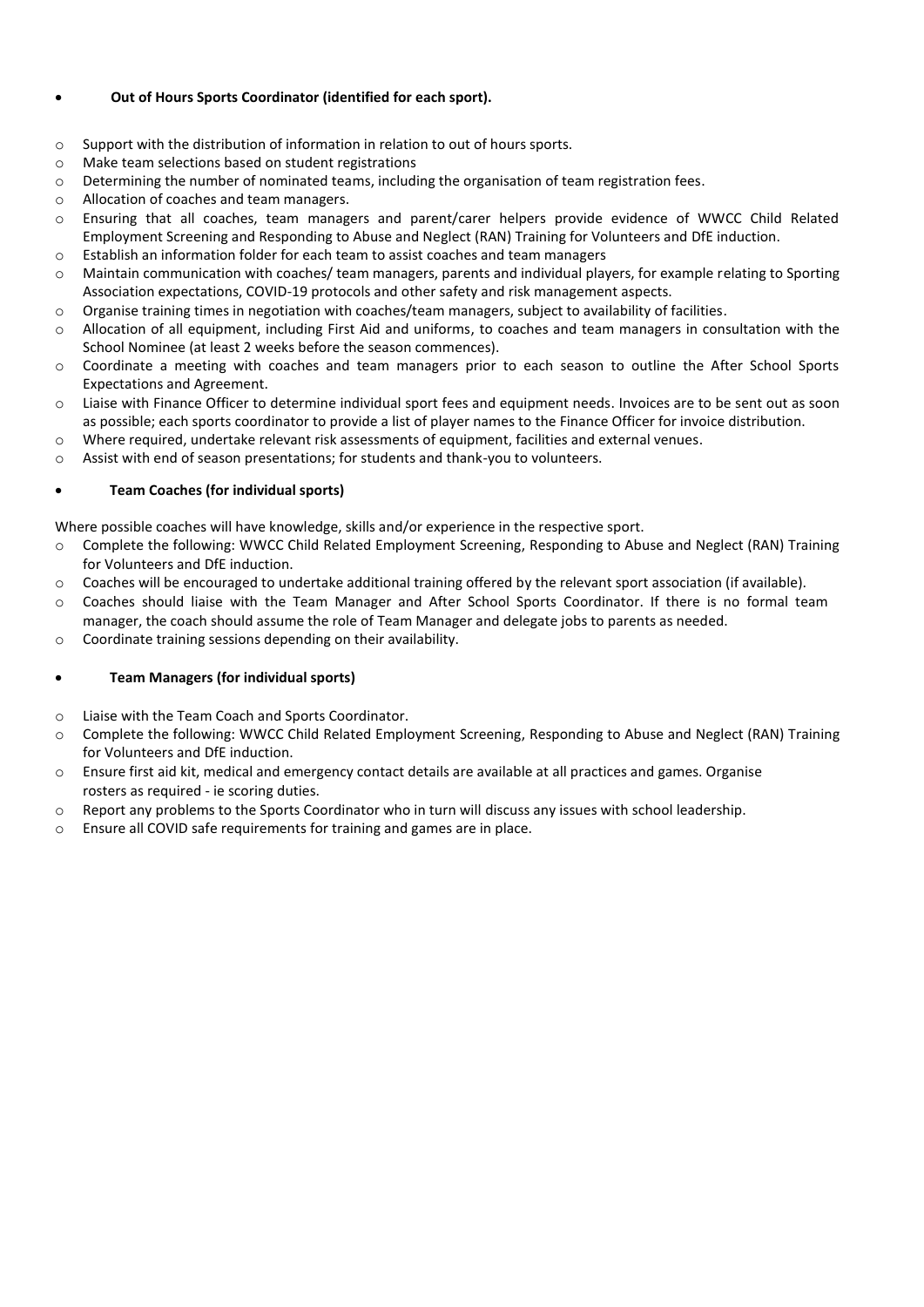# **OUT OF HOURS SPORTS CODE OF CONDUCT**

Codes of conduct are set in place to ensure that the sporting experience is safe, inclusive, supportive and enjoyable for everyone involved.

## **Coaches**

- $\circ$  Complete the school's Volunteer Application Process before starting as coach.
- o Follow all relevant expectations and responsibilities.
- o Remember that young people participate for pleasure and winning is only part of the fun. Never ridicule or yell at a young player for making a mistake or not coming first.
- o Be reasonable in your demands on players' time, energy and enthusiasm.
- $\circ$  Operate within the rules and spirit of the sport and teach the players to do the same.
- o Ensure that the time players spend with you is a positive experience. All young people are deserving of equal attention and opportunities.
- o Give all players fair attention and opportunity.
- o Display control, respect and professionalism to all involved with the sport. This includes opponents, coaches, officials, administrators, parents and spectators and will encourage players to do the same.
- $\circ$  Show concern and caution towards sick and injured players. Where needed, you will follow medical advice when determining whether an injured player is ready to recommence training or competition.
- o Respect the rights, dignity and worth of every young person regardless of their gender, ability, cultural background or religion.
- o After matches; coaches, managers or supervising parents are to remain with waiting children until collected by a parent or carer. If the parent or carer has not arrived to collect their child and cannot be reached, contact the emergency contact. After reasonable time if the child has not been collected please contact police. In this instance please notify the Sports Coordinator and School Leadership Team.
- o Ensure that you have immediate access to every child's contact details and medical information at training and games.

### **Parents and Carers**

- Parents must be in attendance at all times for practices and games and ensure any uniform items are taken care of (including not being altered in any way; lost or damaged uniforms may incur a fee).
- o Parents must administer any medication required to their own child as part of any students Medical Health Care Plan.
- $\circ$  Focus on your child's efforts and performance rather than whether they win or lose.
- o Encourage children to play according to the rules and to settle disagreements without resorting to hostility or violence.
- o Never ridicule or yell at a child for making a mistake or losing a competition.
- o Remember that children learn best by example; and appreciate good performance and skilful plays by all participants.
- o Support all efforts to remove verbal and physical abuse from sporting activities.
- o Respect officials' decisions and teach children to do likewise.
- o Show appreciation for volunteer coaches, officials and administrators because without them your child could not participate. This includes adhering to the sporting association's expectations (eg. COVID-19 policy).
- o Respect the rights, dignity and worth of every young person regardless of their gender, ability, cultural background or religion.'

In instances of repeated unacceptable behaviour, coaches or team managers must report these to the school Leadership team where a decision will be made as to what action will be taken.

# **Players**

- o Play by the rules, never argue with an official. Appreciate and endeavour to applaud all good plays whether they are made by your team or the opposition.
- o Treat all participants in your sport as you like to be treated. Do not bully or take unfair advantage of another competitor. Cooperate with your coach, team-mates and opponents.
- o Control your temper. Verbal abuse of officials and sledging other players, deliberately distracting or provoking an opponent are not acceptable or permitted behaviours in any sport.
- o Respect the rights, dignity and worth of all participants regardless of their gender, ability, cultural background or religion.
- o Remember that the goals of the game are to have fun, improve your skills and feel good. Show appreciation for volunteer coaches, officials and administrators.
- o Attend training where possible. If unable, please discuss this with your coach.

Major behaviour issues will result in immediate action which may include suspension from the team or sport for a period of time.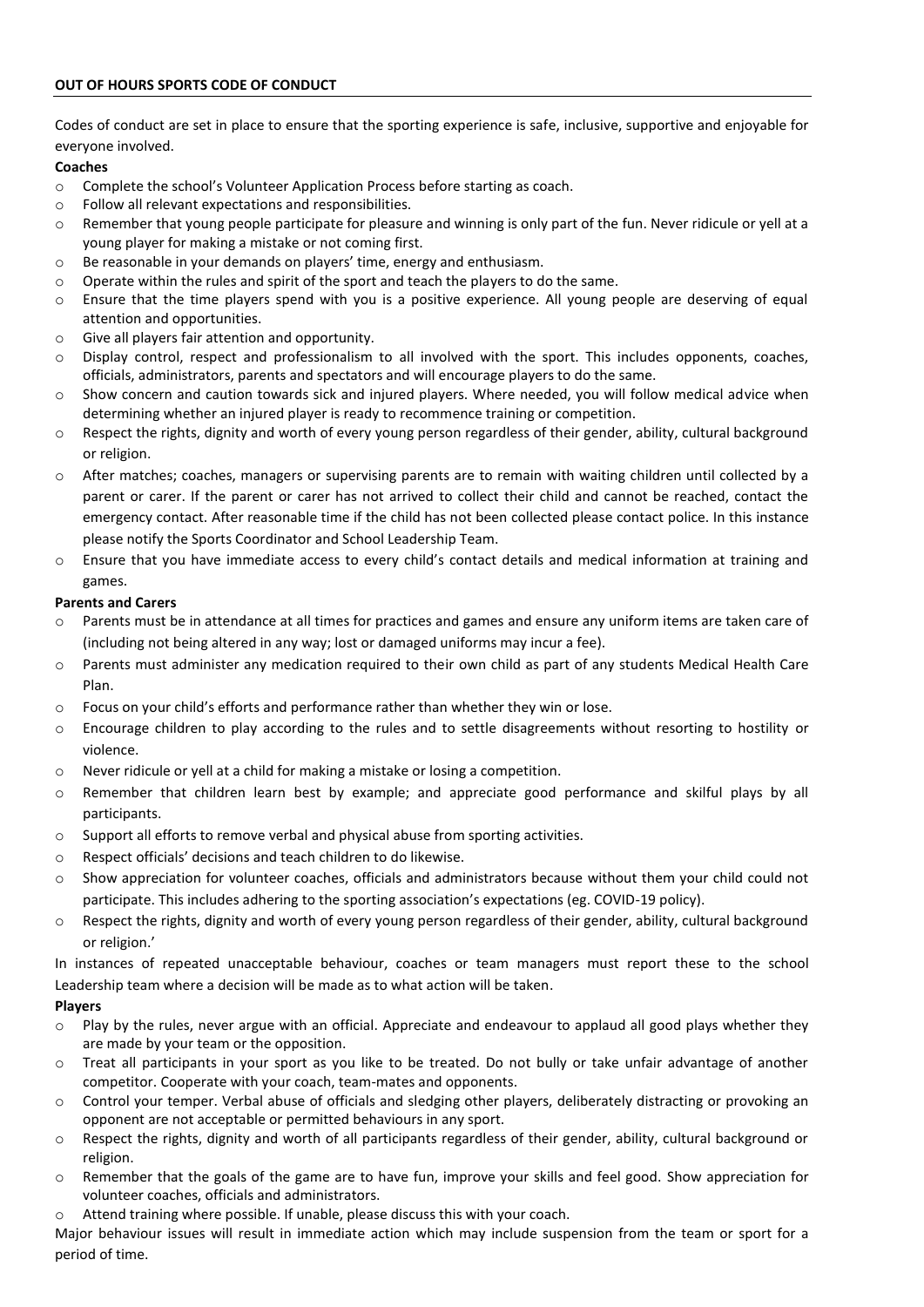### **REGISTRATIONS**

All registrations will be coordinated by the school and completed online. Most sports will commence a registration process the term before their season starts (some Term 1 sports may need registrations completed at the end of Term 4).

All children will participate in their year or age group. Promotion to a higher age may be acceptable if there are insufficient numbers present in the older age group. A younger player who has been assessed as being able to compete at a higher level, may do so providing all relevant parties are in agreement with this decision. Agreement must be sought and given by the child's legal guardian when playing at a higher level. A child should not be played at a higher level in circumstances where the lower level team is left short of players.

## **ADMINISTRATION AND FEES**

Sports Fees are set by the Sports Coordinator in conjunction with the Principal/Deputy and Finance Officer. Fees must be set at a level to ensure the sports continued viability, while not excluding players. If after registrations and fees have been collected and there are insufficient numbers for a team, the fees for that team will be refunded in full. If a player drops out during a season there will be no refund made.

Participation costs are based on the following 2 areas:

- *Registration fee* charged by the association organising the sport. For some sports, the registration fee may need to be paid directly to the association (please note, a school based cost will still apply eg. equipment maintenance). Registration fees will vary from sport to sport.
- *School fee* that incorporates:
	- o Equipment maintenance (uniform cleaning and replacement, equipment needs). This is a mandated cost for all participants.
	- o Trophy/medals. This is an optional expense and will be determined by the sporting coordinator so that all teams are consistent.
	- End of season catch up. This is an optional expense and will be determined by the coach in consultation with the coordinator. If the end of season catch up is held at school, arrangements can be made via the school canteen for catering purposes (this expense can be included on the initial invoice). If it is going to be held off site, then this amount will not be included on the invoice and the coach will make their own arrangements with families to cover this cost.

All children nominating for a sport are expected to pay fees (if finalised) when submitting the nomination form prior to the commencement of the season. If a family is experiencing financial hardship and anticipates having difficulty covering any participation costs, they are encouraged to contact the principal to discuss further.

#### **UNIFORM AND EQUIPMENT**

The following procedures relate to the provision and use of uniforms:

- o Uniforms on loan from the school must be worn for matches only.
- $\circ$  Children will be issued with uniforms for the duration of the season and parents will be expected to launder them and keep them in good repair.
- o Uniforms should not be altered in any way.
- o Uniforms and equipment will be collected at the completion of the season, by the After School Sports Coordinator.
- $\circ$  If items are lost or intentionally damaged, charges may be made to the parents of the student to cover the cost of replacement.
- o Children not wearing the designated uniform may not be permitted to play.
- o Team coaches are responsible for non-uniform sporting equipment during the season and should ensure this equipment is cleaned and returned in good condition as soon as the season has finished.

### **INSURANCE**

The school does not accept any liability for students or parents arising from any injury or accident. Parents may choose to seek private insurance to assist financially in the event of any injury. Parents should check the terms and conditions of separate sporting organisations for any insurance cover associated with the registration and fee structure.